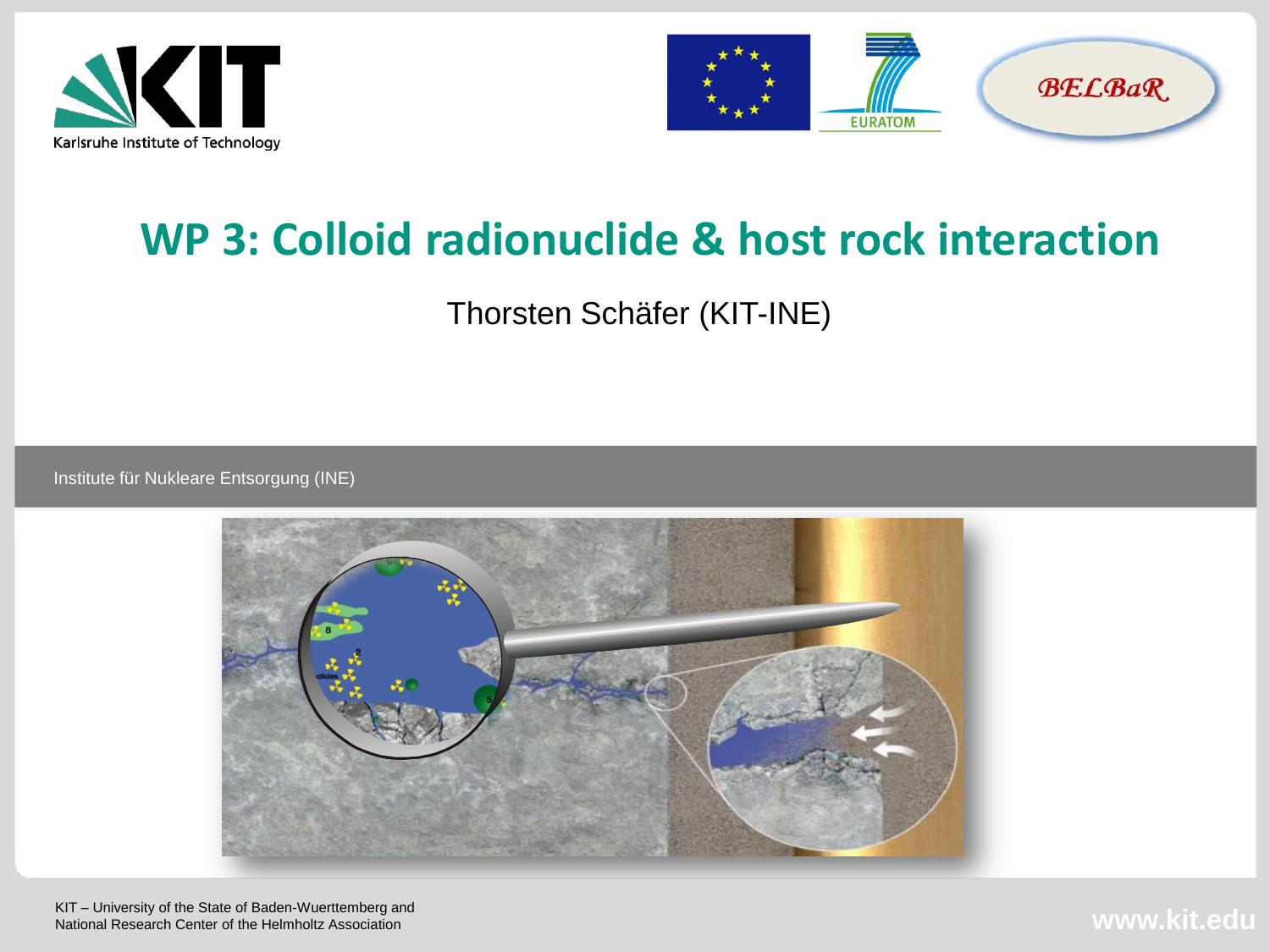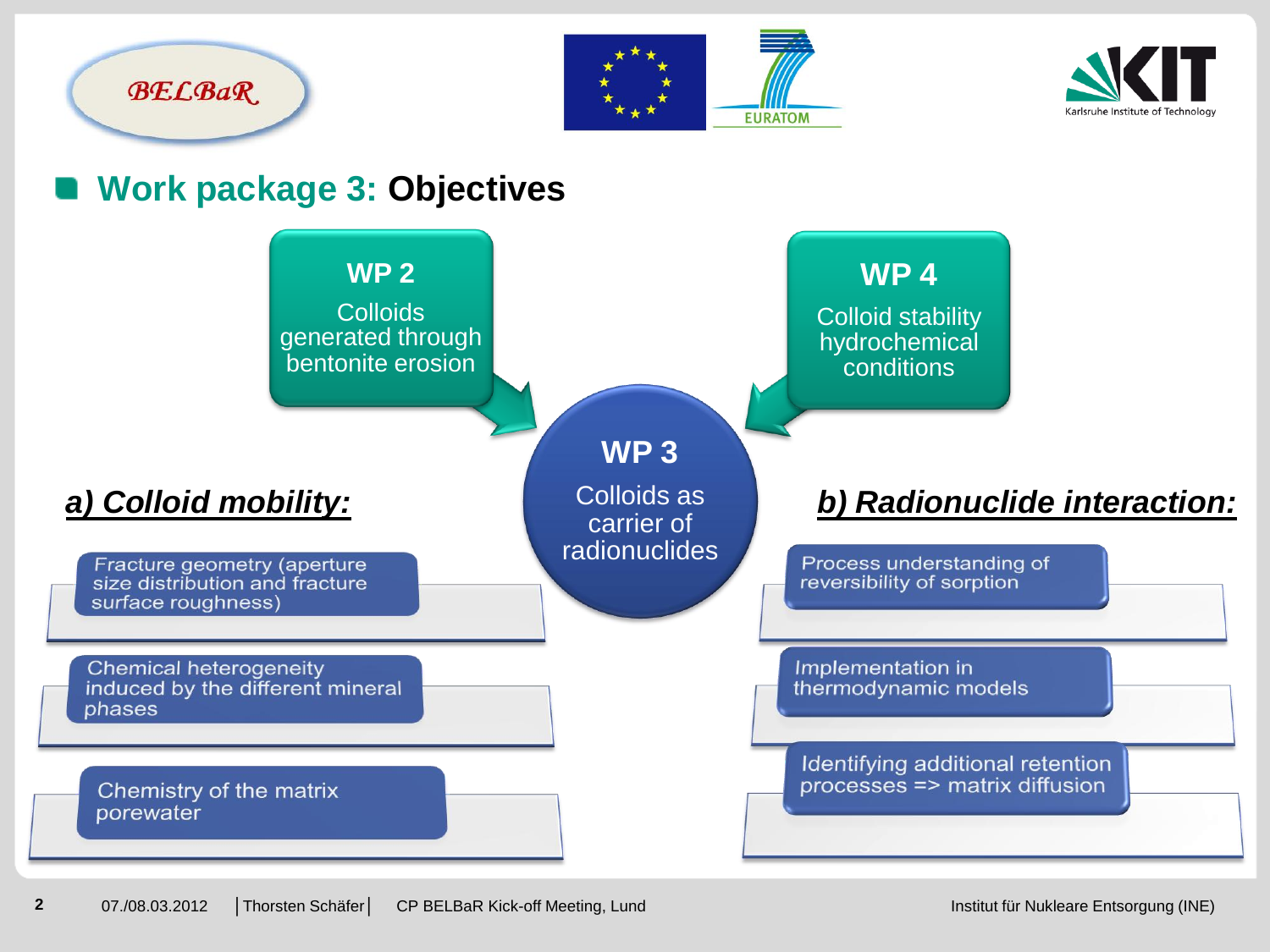





#### **Work package 3: Partners & PM's**

## **10 Partners, 6 partners producing data**

| Work package number                         | 3                                            |                 | <b>Start date or starting event:</b> |         |            |     | <b>Project</b><br><b>Month 1</b> |          |    |   |
|---------------------------------------------|----------------------------------------------|-----------------|--------------------------------------|---------|------------|-----|----------------------------------|----------|----|---|
|                                             | Colloid radionuclide & host rock interaction |                 |                                      |         |            |     |                                  |          |    |   |
| <b>Activity Type</b>                        | <b>RTD</b>                                   |                 |                                      |         |            |     |                                  |          |    |   |
| <b>Participant</b>                          | CIEMAT                                       | <b>TRIMANCH</b> | KIT-INE                              | NRI-REZ | <b>USN</b> | SKB | ClayTech                         | NDA-RWMD | 긒  | Ě |
| <b>Person-months for the</b><br>participant | 11                                           | 39              | 13                                   | 10      | 8          | 1   | 1                                | 1        | 12 |   |

**Partners ClayTech, SKB/KTH & NDA-RWMD** participate on WP 3 meetings and in prep. of the final synthesis report through discussions or provide information of how the issue is handled in current assessment.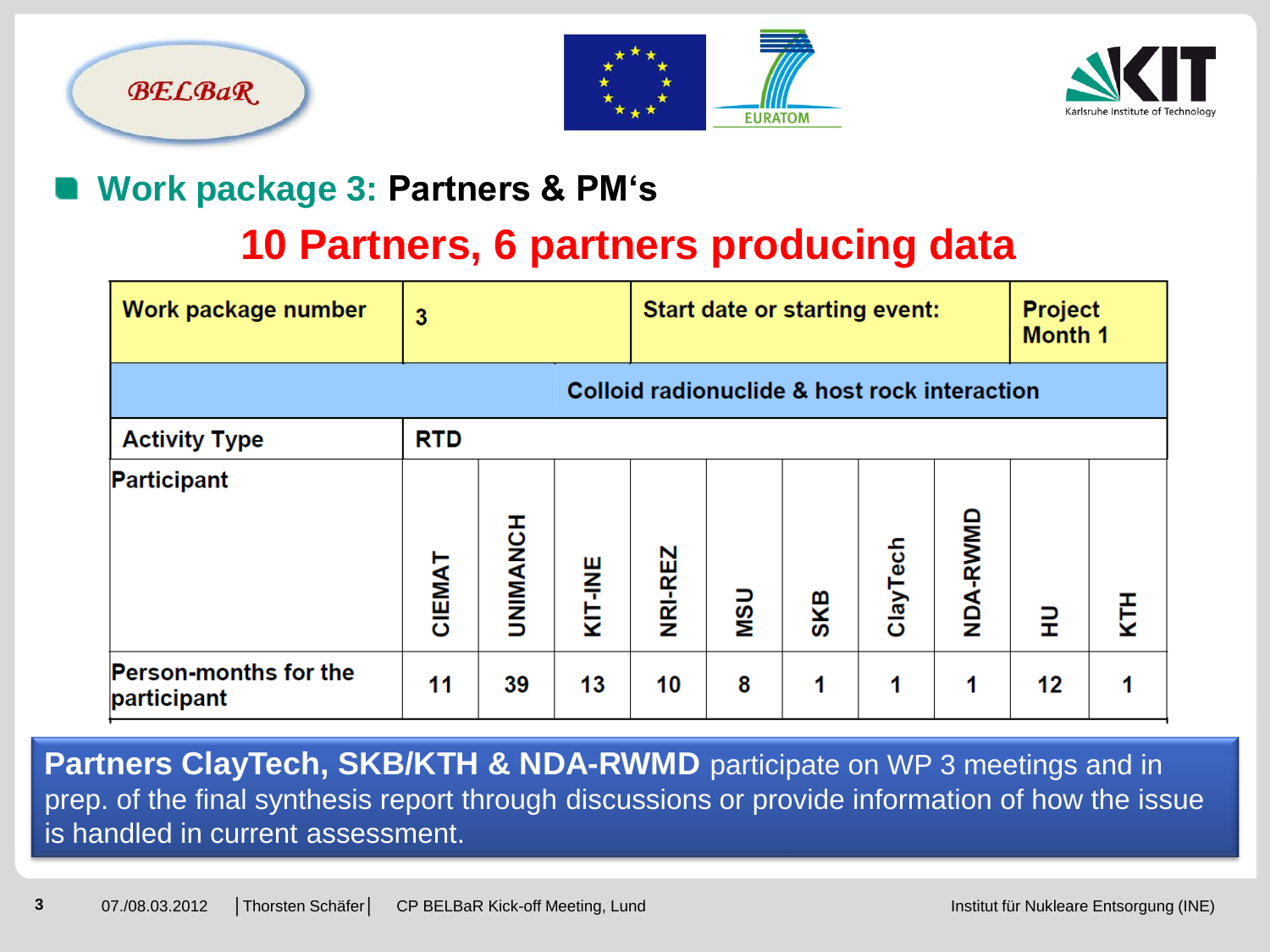





- **Microscale investigations** on colloid mobility controlling processes, here especially **CIEMAT, KIT, MSU and HU** are providing data.
- **Macroscale investigations** on colloid mobility in near-natural systems, here the partners **CIEMAT, KIT, NRI and HU** are involved.
- Process understanding of **radionuclide** colloid interaction with special emphasis on **sorption reversibility**; here partners **CIEMAT, KIT, UNIMANCH and HU** are contributing.
- **Mechanistical model** of RN colloid interaction; **all partners**.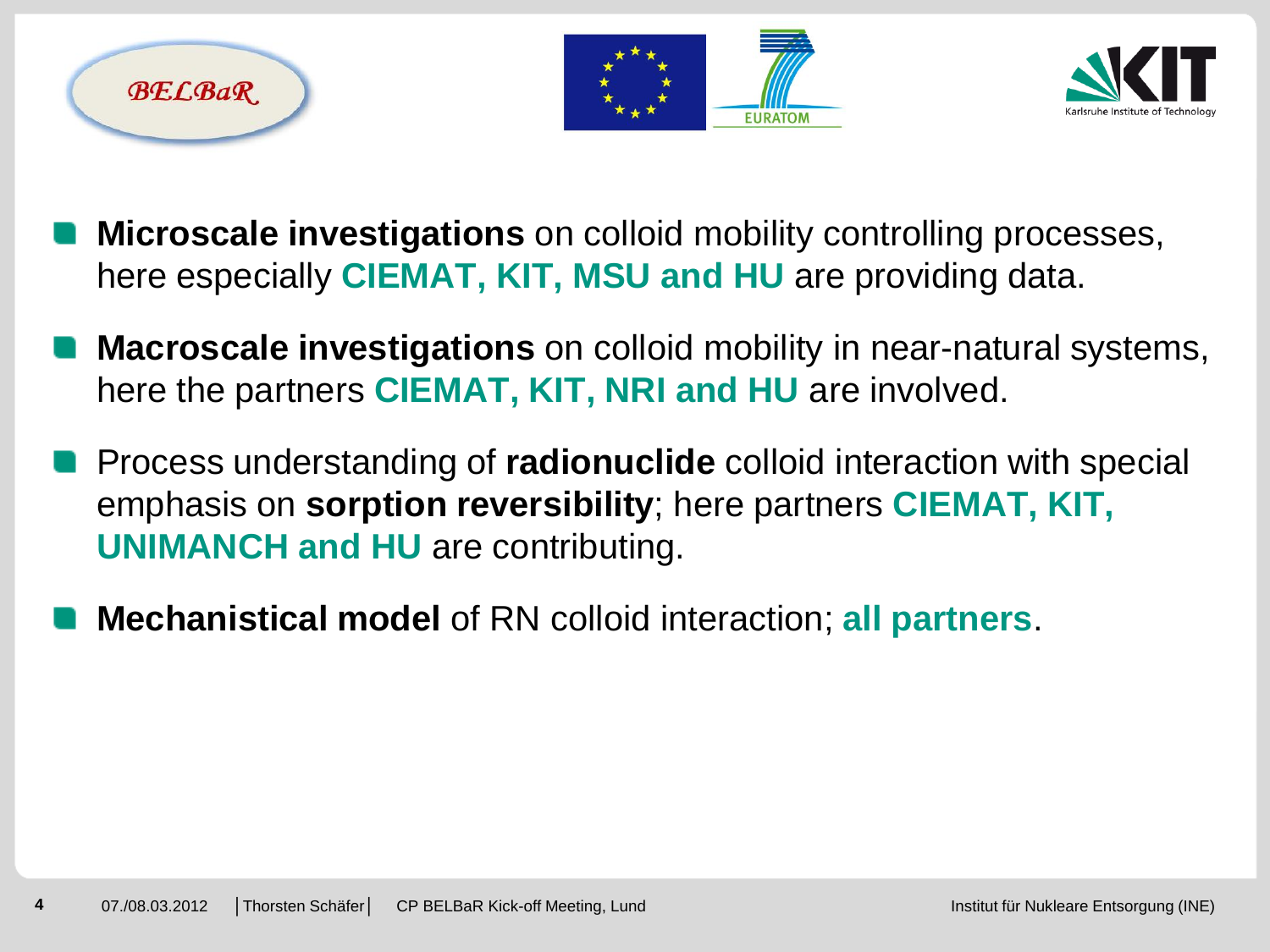





#### **Colloid – mineral interaction**

| <b>Colloid type:</b>                  | Bentonite colloids (FEBEX, MX-80) & model colloids (CIEMAT)<br>Natural Rokle bentonite (NW Bohemia) (NRI)<br>Bentonite colloids(?) (MSU)<br>MX-80 bentonite colloids, powdered and compacted bentonite (HU)<br>Bentonite colloids (FEBEX, MX-80) & synthetic montmorillonite (KIT-INE)<br>Variation: colloid size, morphology, charge (CIEMAT) |
|---------------------------------------|------------------------------------------------------------------------------------------------------------------------------------------------------------------------------------------------------------------------------------------------------------------------------------------------------------------------------------------------|
| Geological<br><b>Formation:</b>       | - Grimsel granite (CIEMAT)<br>- Crushed granite from Czech Republic (NRI)<br>- Thin slices of Russian rocks proposed SNF/HLW repositories (MSU)<br>- Kuru Grey granite block (HU)<br>- Grimsel & Äspö granite + single minerals/Si-wafer (KIT-INE)                                                                                             |
| <b>Microscopic</b><br><b>Methods:</b> | <b>AFM, FESEM, µPIXE (CIEMAT)</b><br>DLS/PCS, ASFIFFF, FESEM), AFM, XRD, ICP-MS (HU)<br>Alpha-track analysis, SEM-EDX and AFM (MSU)<br>AFM force distance measurements, ESEM, XPS (KIT-INE)                                                                                                                                                    |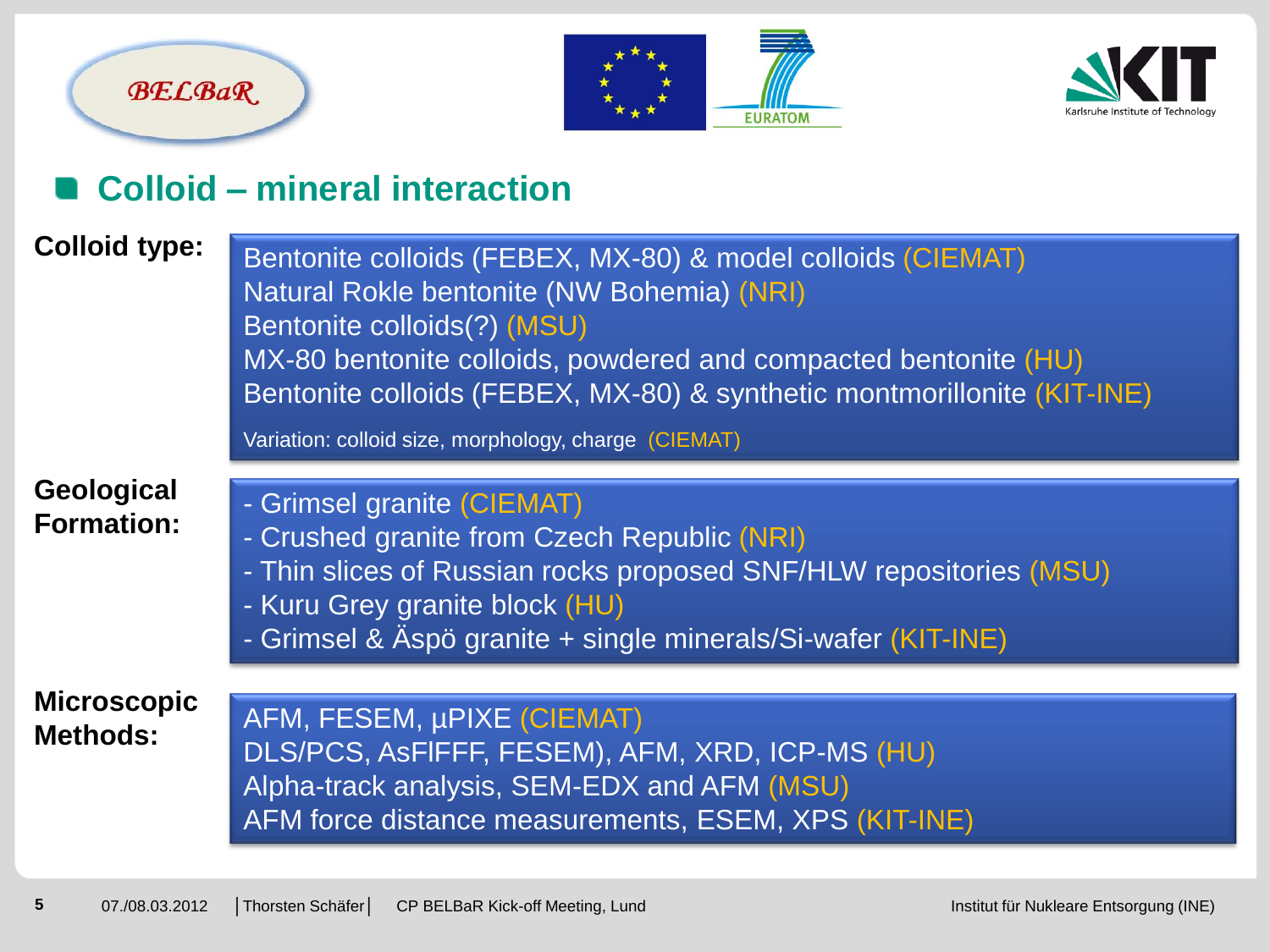





#### **Colloid – mineral interaction**

| <b>Macroscopic:</b>          | Column migration or block scale studies (CIEMAT, NRI, KIT-INE, HU)<br>Batch-type studies on FFM (KIT-INE)                                                                                                                     |
|------------------------------|-------------------------------------------------------------------------------------------------------------------------------------------------------------------------------------------------------------------------------|
| <b>Parameters</b><br>varied: | (Ca) concentration and fulvic acids (KIT-INE)<br>Na-Ca-Cl electrolyte solutions and Olkiluoto reference groundwater (OLSO)<br>of different ionic strengths (HU)<br>SGW - synthetic groundwater (NRI)<br>f(I/pH) (MSU, CIEMAT) |
| <b>Models:</b>               | DLVO theory (MSU)                                                                                                                                                                                                             |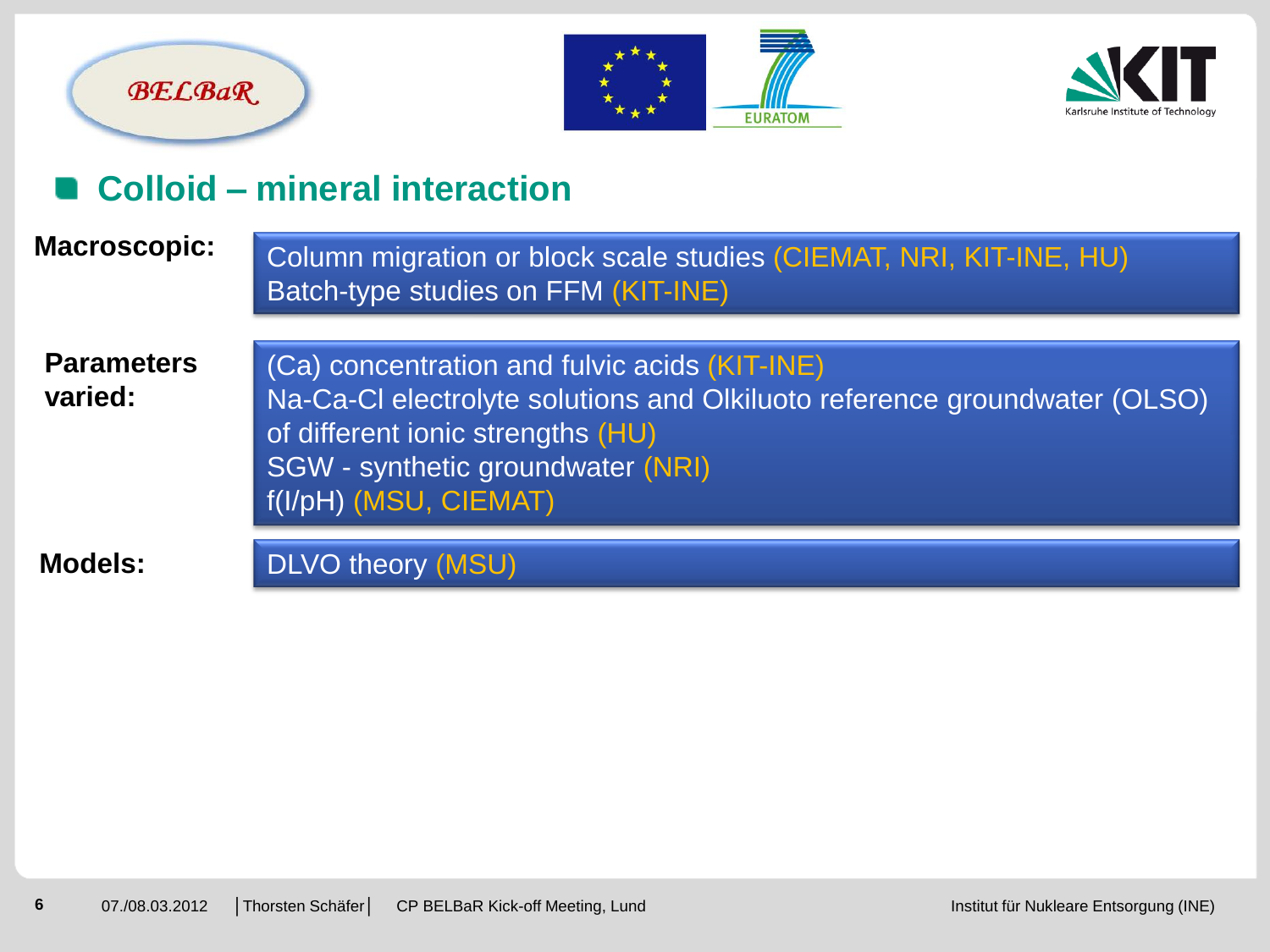





#### **Radionulide interaction & mobility**

#### **Colloid type:**

Bentonite colloids (FEBEX?) (CIEMAT) Natural Rokle bentonite (NW Bohemia) (NRI) Ca- /Na-Bentonite (Wyoming), FEBEX bentonite colloids (UNIMANCH) MX-80 bentonite colloids, powdered and compacted bentonite (HU) Bentonite colloids (FEBEX, MX-80) & synthetic montmorillonite (KIT-INE)

Variation: colloid size, morphology, charge (CIEMAT), size (KIT-INE)

#### **Geological Formation:**

| <b>Geological</b><br><b>Formation:</b> | - Grimsel granite (CIEMAT)<br>- Crushed granite from Czech Republic (NRI)<br>- Crushed granite single/simple phases (silica, quartz sand, etc.); Sherwood<br>sandstone (study material for large UK CDZ project; BIGRAD) (UNIMANCH)<br>- Kuru Grey granite block (HU)<br>- Grimsel & Äspö granite + single minerals/Si-wafer (KIT-INE) |
|----------------------------------------|----------------------------------------------------------------------------------------------------------------------------------------------------------------------------------------------------------------------------------------------------------------------------------------------------------------------------------------|
| <b>Microscopic</b><br><b>Methods:</b>  | AFM, FESEM, µPIXE (CIEMAT)<br>DLS/PCS, AsFIFFF, FESEM), AFM, XRD, ICP-MS (HU)<br>ASFIFFF/ICP-MS, STEM-HAADF, CE/ICP-MS, isotope exchange studies,                                                                                                                                                                                      |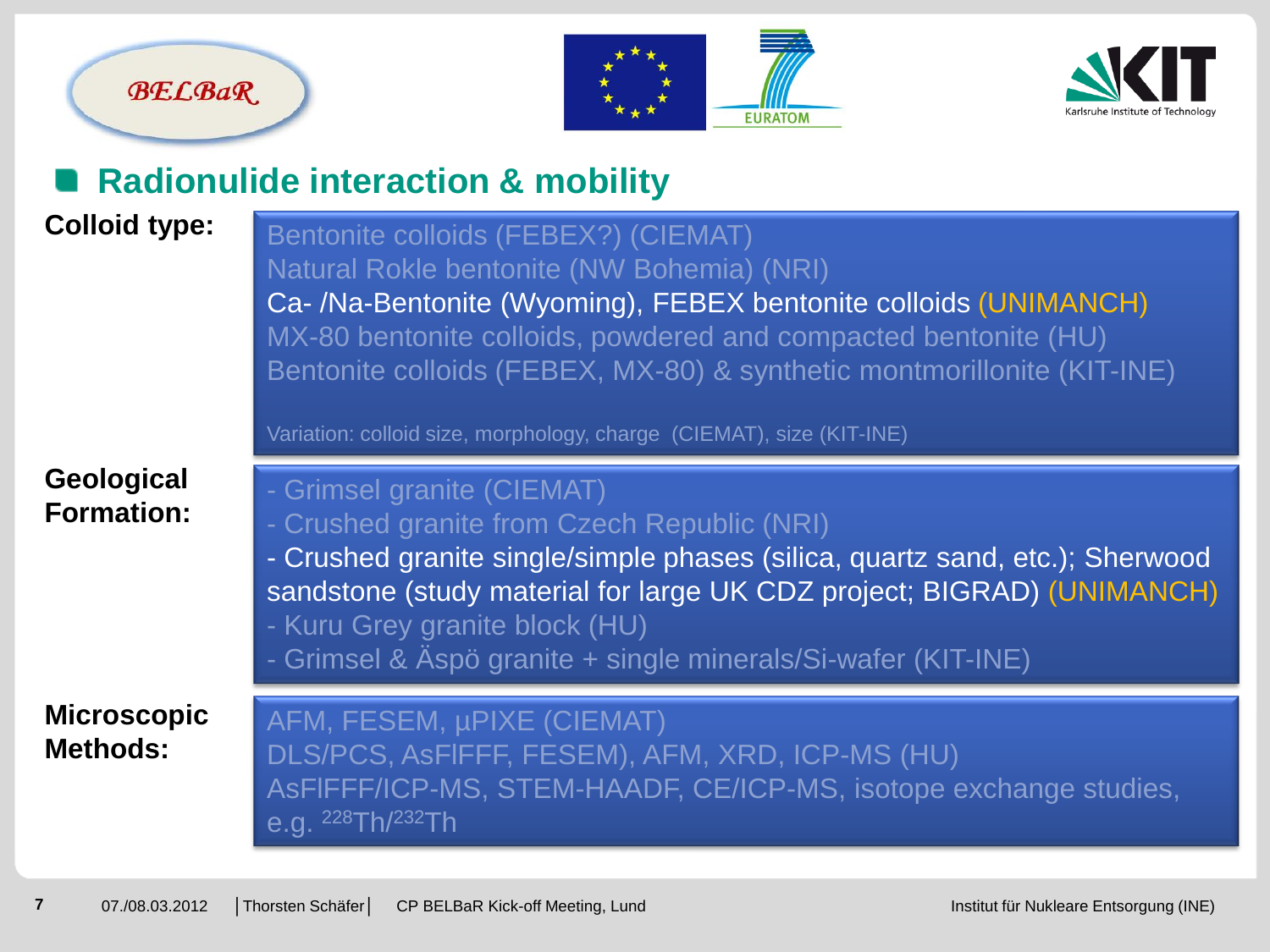





### **Radionulide interaction & mobility**

| <b>Macroscopic:</b>          | - Column migration studies (CIEMAT, NRI, HU)<br>- Batch-type ternary system studies (CIEMAT, HU)<br>- Resin competition & batch-type ternary system studies (UNIMANCH)                                                                                                                        |
|------------------------------|-----------------------------------------------------------------------------------------------------------------------------------------------------------------------------------------------------------------------------------------------------------------------------------------------|
| <b>Radionuclides:</b>        | 3 with different sorption behavior (CIEMAT)<br><sup>134</sup> Cs, <sup>3</sup> H (conservative tracer), Se (redox sensitive) => LTD (NRI)<br>Eu, Am, U(IV/VI) and Pu (IV/V) (UNIMANCH)<br>Sr, Cs, Eu, Np and/or other relevant radionuclides (HU)<br>Tri- and tetravalent actinides (KIT-INE) |
| <b>Parameters</b><br>varied: | Na-Ca-Cl electrolyte solutions and Olkiluoto reference groundwater (OLSO)<br>of different ionic strengths (HU)<br>Variation of hydrochemical conditions, (pH, I) within the stability range of<br>bentonite colloids (UNMANCH)                                                                |
| <b>Model:</b>                | A mechanistical model of the RN-inorganic colloid interaction might be<br>developed towards the end of the project. (UNIMANCH)                                                                                                                                                                |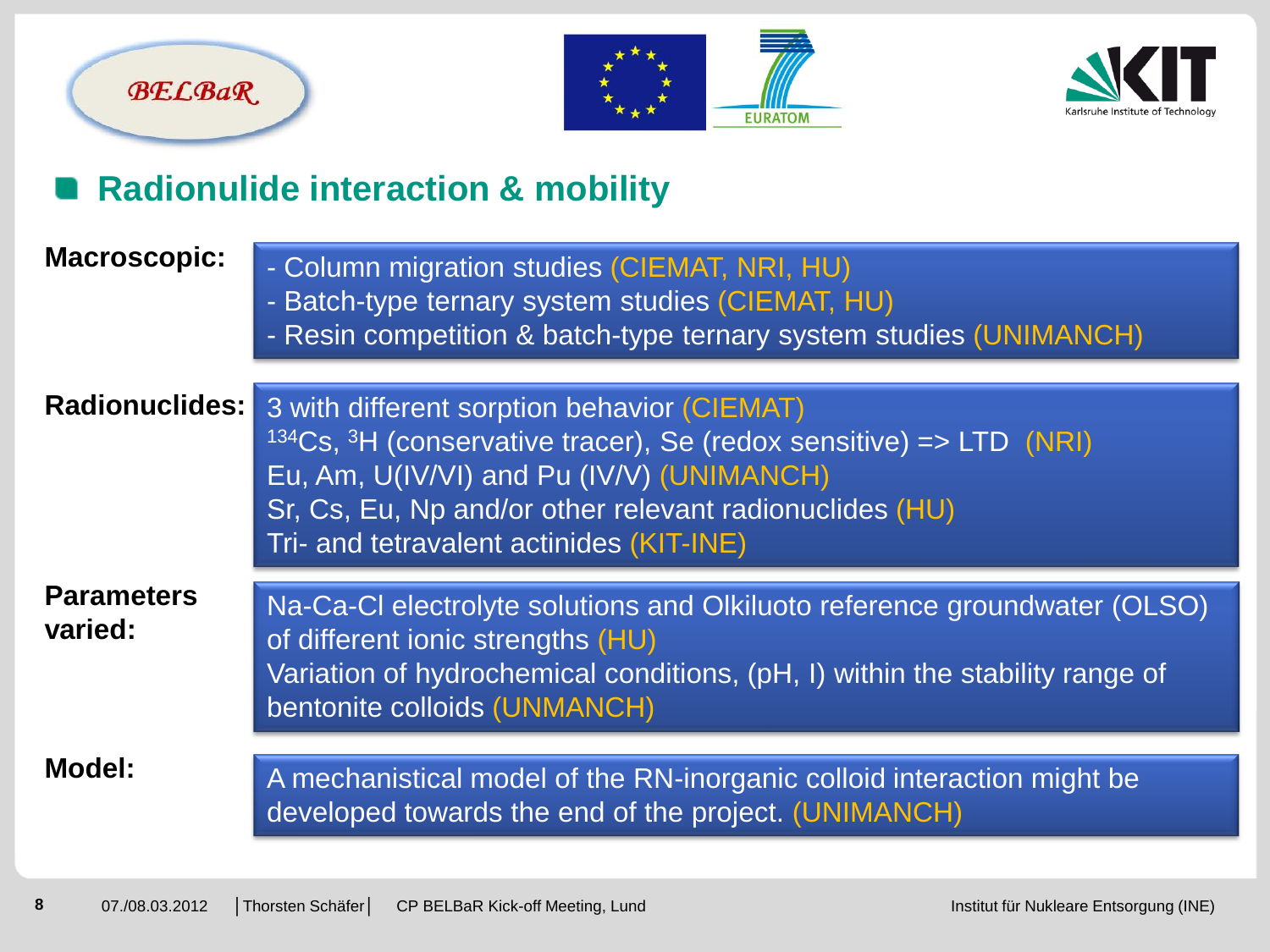





#### **Experimental overlap**

| Partner:        | <b>Bentonite type:</b>       | Granite type/competing ligand:                  | Radionuclide(s)                           | <b>Experimental type:</b>           | <b>Hydrochemistry:</b>                |
|-----------------|------------------------------|-------------------------------------------------|-------------------------------------------|-------------------------------------|---------------------------------------|
| <b>CIEMAT</b>   | FEBEX, MX-80, Milos          | Grimsel                                         | three different RN                        | column & batch-type                 | $GGW + ?$                             |
| <b>NRI-REZ</b>  | Rokle, MX-80                 | crushed Czech granite (Melechov),<br><b>FFM</b> | $134Cs,$ $137Cs,$ $85Sr,$ $3H,$ Eu column |                                     | <b>SGW</b> - synthetic<br>groundwater |
| <b>UNIMANCH</b> | <b>MX-80</b>                 | granite?, resin, minerals, sandstone            | Eu, Am, U(IV/VI),<br>Pu(IV/V)             | batch-type                          | f(ph/l)                               |
| <b>MSU</b>      | <b>MX-80?</b>                | <b>Russian granite</b>                          |                                           | batch-type                          |                                       |
| HU              | <b>MX-80</b>                 | Olkiluoto granite, Kuru grey granite?           | Sr/Cs/Eu/Np/?                             | batch-type, column,<br><b>block</b> | OLSO ref $gw + ?$ ,<br>f(pH, I)       |
| <b>KIT-INE</b>  | FEBEX, MX-80,<br>synth. Mnt. | Grimsel, Äspö FFM                               | Am/Eu/Cm, Pu(IV),<br>Th, Np(V), Cs, Tc    | column & batch-type                 | GGW, Äspö and<br>f(pH, I)             |
| <b>ClayTech</b> | $\rightarrow$                | 上来                                              | LB.                                       | L®.                                 | 山東                                    |

\*: will not perform an experimental program within the WP3

#### **Suggestion to have one system of overlap, e.g. MX-80, Eu, synth. GGW for comparison of different methodological approaches.**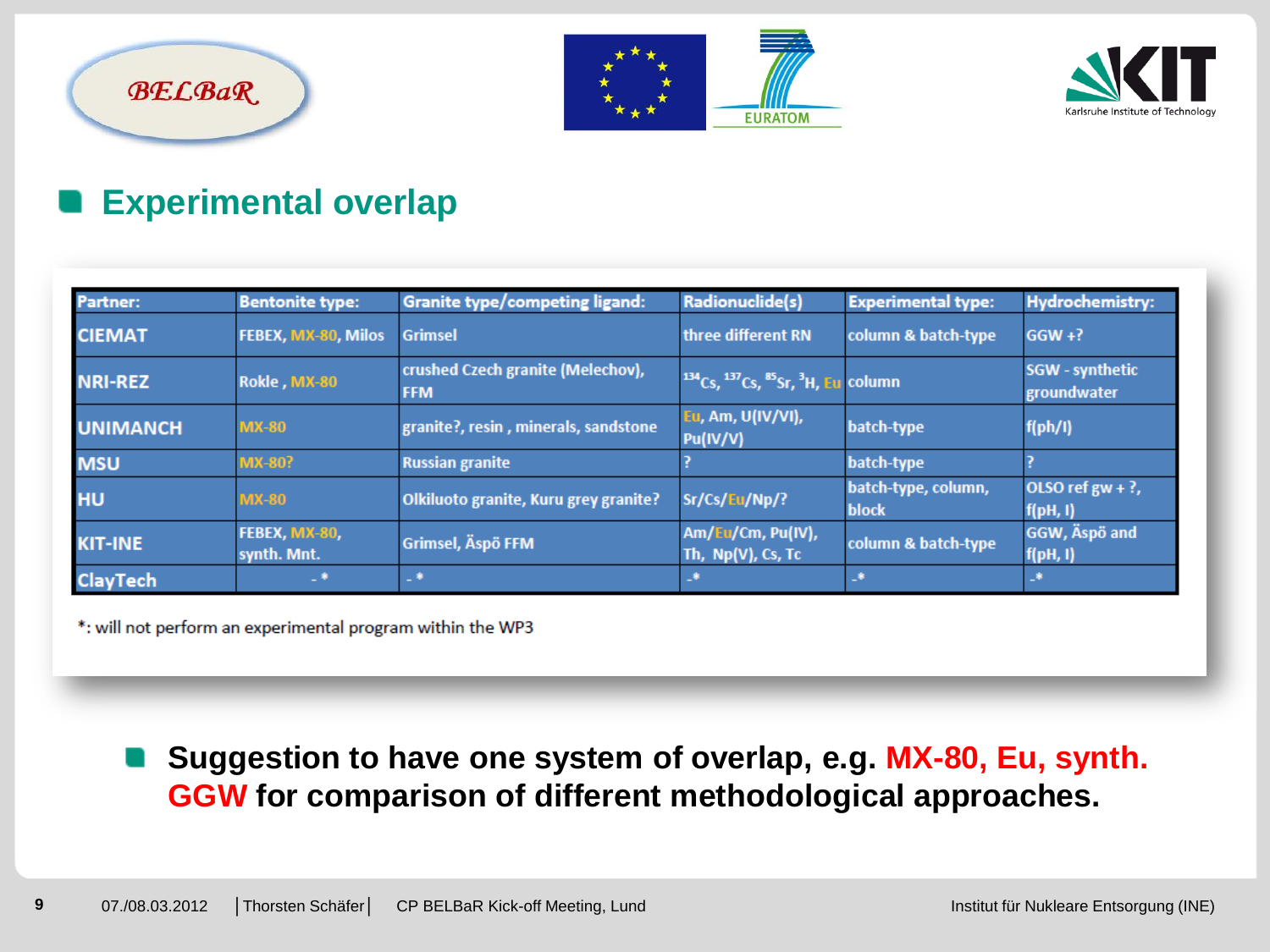#### **BELBaR**





#### **Deliverables** n

| <b>Work Package 3</b>                                                                                                                         |                                     |              |           |    |  |  |  |
|-----------------------------------------------------------------------------------------------------------------------------------------------|-------------------------------------|--------------|-----------|----|--|--|--|
| WP3 partners state of the art report on colloid<br>rock interaction and radionuclide interaction                                              | <b>KIT-INE</b>                      | $\mathsf{R}$ | <b>PU</b> | 6  |  |  |  |
| Progress report on microscale investigations on<br>colloid mobility controlling processes.                                                    | MSU, CIEMAT, KIT-INE,               | R            | <b>RE</b> | 15 |  |  |  |
| Macroscale investigations on colloid mobility in<br>near-natural systems                                                                      | HU, UJV/REZ,<br>CIEMAT, KIT-INE     | $\mathsf{R}$ | <b>RE</b> | 15 |  |  |  |
| Process understanding of radionuclide colloid<br>interaction with special emphasis on sorption<br>reversibility                               | <b>UNIMANCH, CIEMAT,</b><br>KIT, HU | $\mathsf{R}$ | <b>RE</b> | 15 |  |  |  |
| Progress report on microscale investigations on<br>colloid mobility controlling processes.                                                    | MSU, CIEMAT, KIT-INE,               | $\mathsf{R}$ | <b>RE</b> | 27 |  |  |  |
| Macroscale investigations on colloid mobility in<br>near-natural systems                                                                      | HU, UJV/REZ,<br>CIEMAT, KIT-INE     | R            | <b>RE</b> | 27 |  |  |  |
| Process understanding of radionuclide colloid<br>interaction with special emphasis on sorption<br>reversibility                               | <b>UNIMANCH, CIEMAT,</b><br>KIT, HU | ${\sf R}$    | <b>RE</b> | 27 |  |  |  |
| Progress report on microscale investigations on<br>colloid mobility controlling processes.                                                    | MSU, CIEMAT, KIT-INE,               | R            | <b>RE</b> | 39 |  |  |  |
| Macroscale investigations on colloid mobility in<br>near-natural systems                                                                      | HU, UJV/REZ,<br>CIEMAT, KIT-INE     | $\mathsf{R}$ | <b>RE</b> | 39 |  |  |  |
| Process understanding of radionuclide colloid<br>interaction with special emphasis on sorption<br>reversibility                               | <b>UNIMANCH, CIEMAT,</b><br>KIT, HU | $\mathsf{R}$ | <b>RE</b> | 39 |  |  |  |
| Mechanistical model of radionuclide colloid<br>interaction                                                                                    | <b>UNIMANCH, CIEMAT,</b><br>KIT, HU | $\mathsf{R}$ | <b>RE</b> | 39 |  |  |  |
| WP3 partners final report on experimental results<br>on micro- to macroscale colloid rock interaction<br>and colloid radionuclide interaction | <b>KIT-INE</b>                      | $\mathsf{R}$ | PU        | 44 |  |  |  |
|                                                                                                                                               |                                     |              |           |    |  |  |  |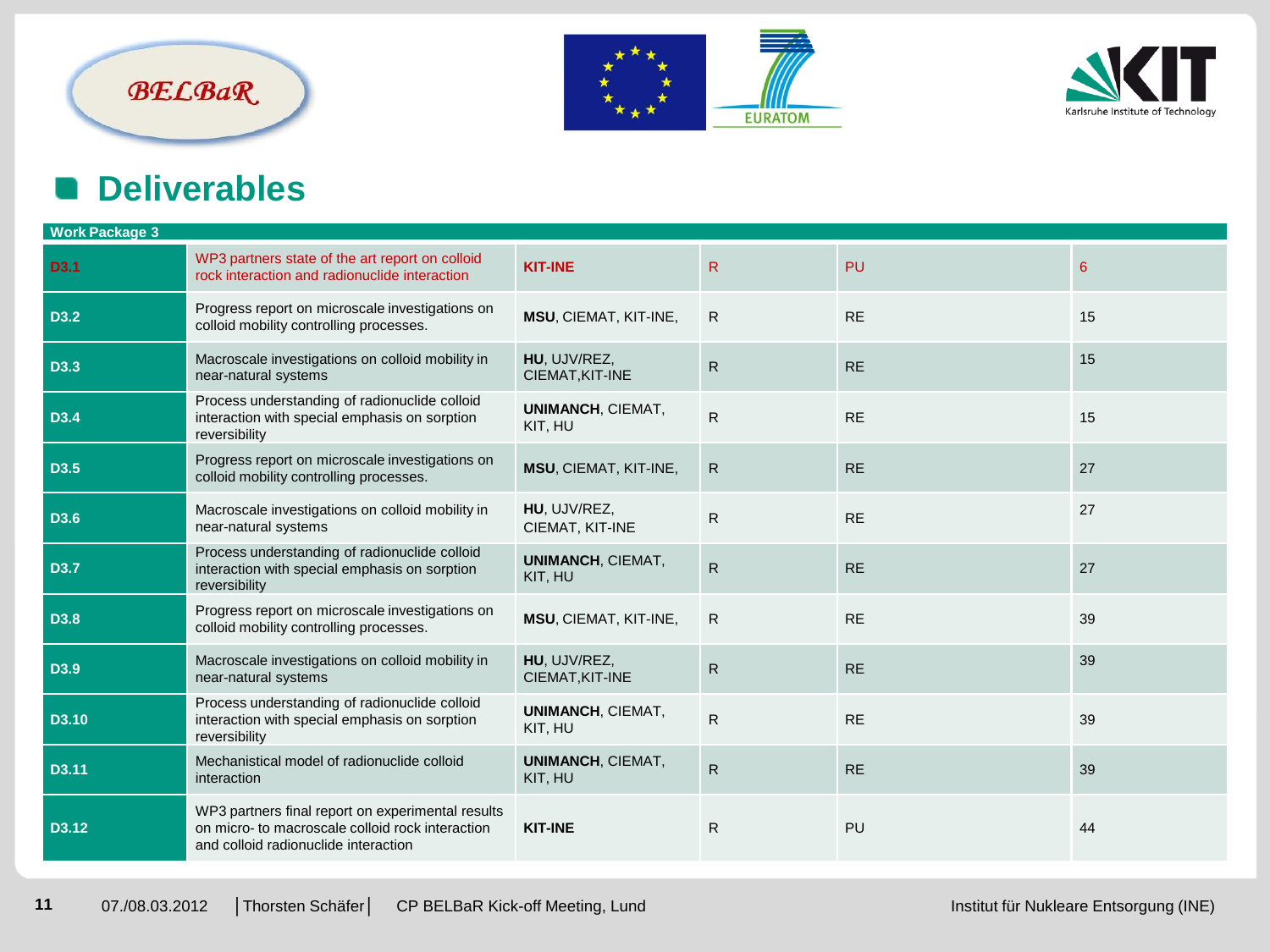# **BELBaR**





#### **Organisatorial points**

- **Suggestion on WP3 Meetings on semi-annual basis in conjunction with international conferences to minimize traveling!**
- **Lunch meeting in the period October 22th to 25th 2012, Montpellier**